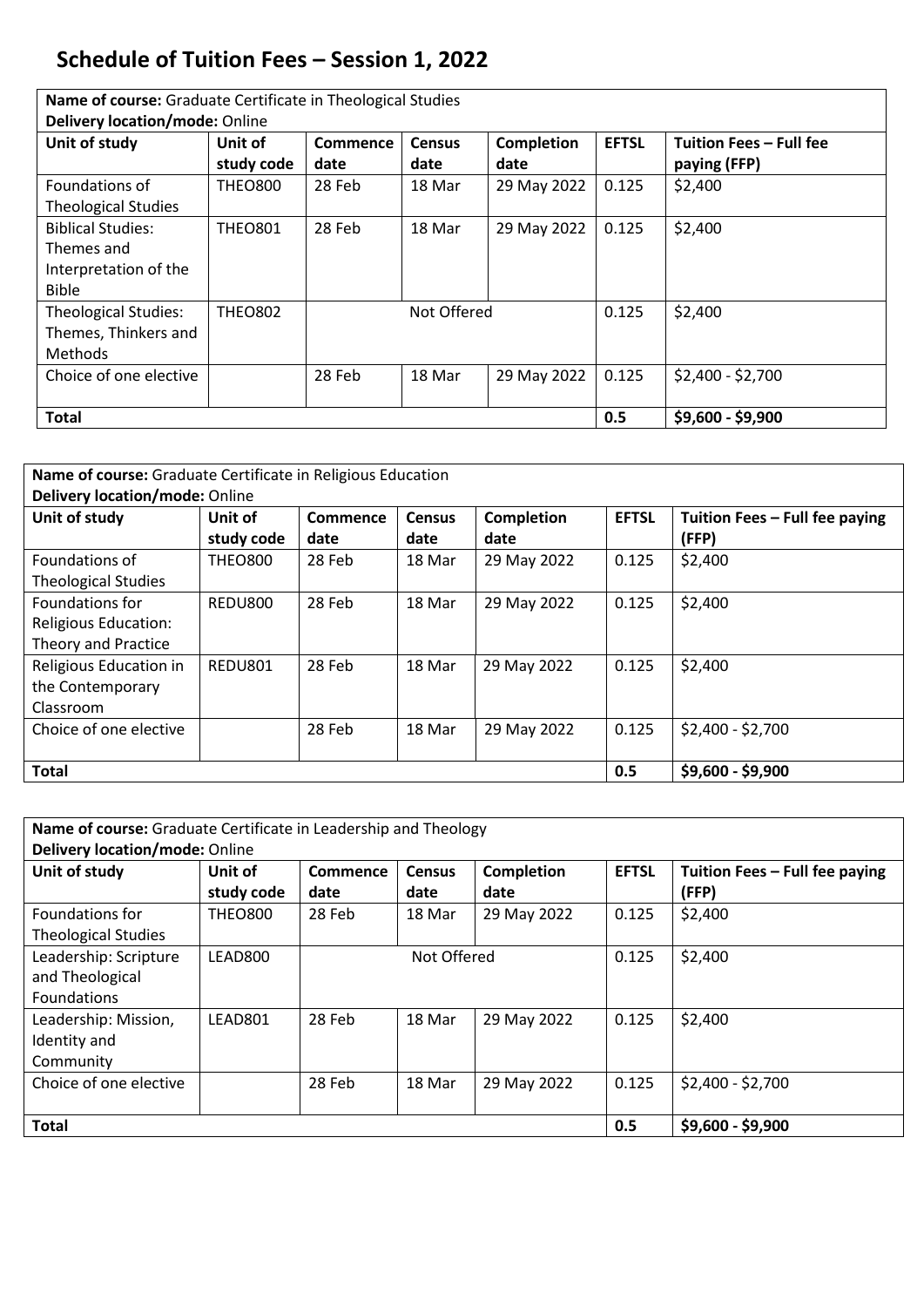|                                | <b>Name of course:</b> Graduate Certificate in Governance and Canon Law |          |               |                        |              |                                |  |  |
|--------------------------------|-------------------------------------------------------------------------|----------|---------------|------------------------|--------------|--------------------------------|--|--|
| Delivery location/mode: Online |                                                                         |          |               |                        |              |                                |  |  |
| Unit of study                  | Unit of                                                                 | Commence | <b>Census</b> | <b>Completion date</b> | <b>EFTSL</b> | Tuition Fees - Full fee paying |  |  |
|                                | study code                                                              | date     | date          |                        |              | (FFP)                          |  |  |
| Introduction to                | GOVC800                                                                 |          | Not Offered   |                        | 0.125        | \$2,700                        |  |  |
| Governance for                 |                                                                         |          |               |                        |              |                                |  |  |
| Mission, Ministry and          |                                                                         |          |               |                        |              |                                |  |  |
| Work in the Church             |                                                                         |          |               |                        |              |                                |  |  |
| Introduction to Canon          | GOVC801                                                                 | 28 Feb   | 18 Mar        | 29 May 2022            | 0.125        | \$2,700                        |  |  |
| Law and General                |                                                                         |          |               |                        |              |                                |  |  |
| <b>Norms</b>                   |                                                                         |          |               |                        |              |                                |  |  |
| Organisations in the           | GOVC802                                                                 |          | Not Offered   |                        | 0.125        | \$2,700                        |  |  |
| <b>Church: Canonical</b>       |                                                                         |          |               |                        |              |                                |  |  |
| <b>Perspectives</b>            |                                                                         |          |               |                        |              |                                |  |  |
| Choice of one elective         |                                                                         | 28 Feb   | 18 Mar        | 29 May 2022            | 0.125        | $$2,400 - $2,700$              |  |  |
|                                |                                                                         |          |               |                        |              |                                |  |  |
| Total                          |                                                                         |          |               |                        | 0.5          | \$10,500 - \$10,800            |  |  |

| <b>Name of course:</b> Graduate Diploma in Theological Studies |                |                 |               |                        |              |                                |  |  |
|----------------------------------------------------------------|----------------|-----------------|---------------|------------------------|--------------|--------------------------------|--|--|
| <b>Delivery location/mode: Online</b>                          |                |                 |               |                        |              |                                |  |  |
| Unit of study                                                  | Unit of        | <b>Commence</b> | <b>Census</b> | <b>Completion date</b> | <b>EFTSL</b> | Tuition Fees - Full fee paying |  |  |
|                                                                | study code     | date            | date          |                        |              | (FFP)                          |  |  |
| Foundations of                                                 | <b>THEO800</b> | 28 Feb          | 18 Mar        | 29 May 2022            | 0.125        | \$2,400                        |  |  |
| <b>Theological Studies</b>                                     |                |                 |               |                        |              |                                |  |  |
| <b>Biblical Studies:</b>                                       | <b>THEO801</b> | 28 Feb          | 18 Mar        | 29 May 2022            | 0.125        | \$2,400                        |  |  |
| Themes and                                                     |                |                 |               |                        |              |                                |  |  |
| Interpretation of the                                          |                |                 |               |                        |              |                                |  |  |
| <b>Bible</b>                                                   |                |                 |               |                        |              |                                |  |  |
| Theological Studies:                                           | <b>THEO802</b> |                 | Not Offered   |                        | 0.125        | \$2,400                        |  |  |
| Themes, Thinkers and                                           |                |                 |               |                        |              |                                |  |  |
| <b>Methods</b>                                                 |                |                 |               |                        |              |                                |  |  |
| Choice of two                                                  |                | 28 Feb          | 18 Mar        | 29 May 2022            | 0.250        | \$4,800                        |  |  |
| electives (THEO)                                               |                |                 |               |                        |              |                                |  |  |
| Choice of three                                                |                | 28 Feb          | 18 Mar        | 29 May 2022            | 0.375        | \$7,200 - \$8,100              |  |  |
| electives                                                      |                |                 |               |                        |              |                                |  |  |
| <b>Total</b>                                                   |                |                 |               |                        | 1.0          | $$19,200 - $20,100$            |  |  |

| Name of course: Graduate Diploma in Religious Education |                                       |          |               |             |              |                                |  |  |  |  |
|---------------------------------------------------------|---------------------------------------|----------|---------------|-------------|--------------|--------------------------------|--|--|--|--|
|                                                         | <b>Delivery location/mode: Online</b> |          |               |             |              |                                |  |  |  |  |
| Unit of study                                           | Unit of                               | Commence | <b>Census</b> | Completion  | <b>EFTSL</b> | Tuition Fees - Full fee paying |  |  |  |  |
|                                                         | study code                            | date     | date          | date        |              | (FFP)                          |  |  |  |  |
| Foundations of                                          | <b>THEO800</b>                        | 28 Feb   | 18 Mar        | 29 May 2022 | 0.125        | \$2,400                        |  |  |  |  |
| <b>Theological Studies</b>                              |                                       |          |               |             |              |                                |  |  |  |  |
| Foundations for                                         | REDU800                               | 28 Feb   | 18 Mar        | 29 May 2022 | 0.125        | \$2,400                        |  |  |  |  |
| Religious Education:                                    |                                       |          |               |             |              |                                |  |  |  |  |
| Theory and Practice                                     |                                       |          |               |             |              |                                |  |  |  |  |
| Religious Education in                                  | REDU801                               | 28 Feb   | 18 Mar        | 29 May 2022 | 0.125        | \$2,400                        |  |  |  |  |
| the Contemporary                                        |                                       |          |               |             |              |                                |  |  |  |  |
| Classroom                                               |                                       |          |               |             |              |                                |  |  |  |  |
| Choice of two                                           |                                       | 28 Feb   | 18 Mar        | 29 May 2022 | 0.250        | \$4,800                        |  |  |  |  |
| electives (REDU)                                        |                                       |          |               |             |              |                                |  |  |  |  |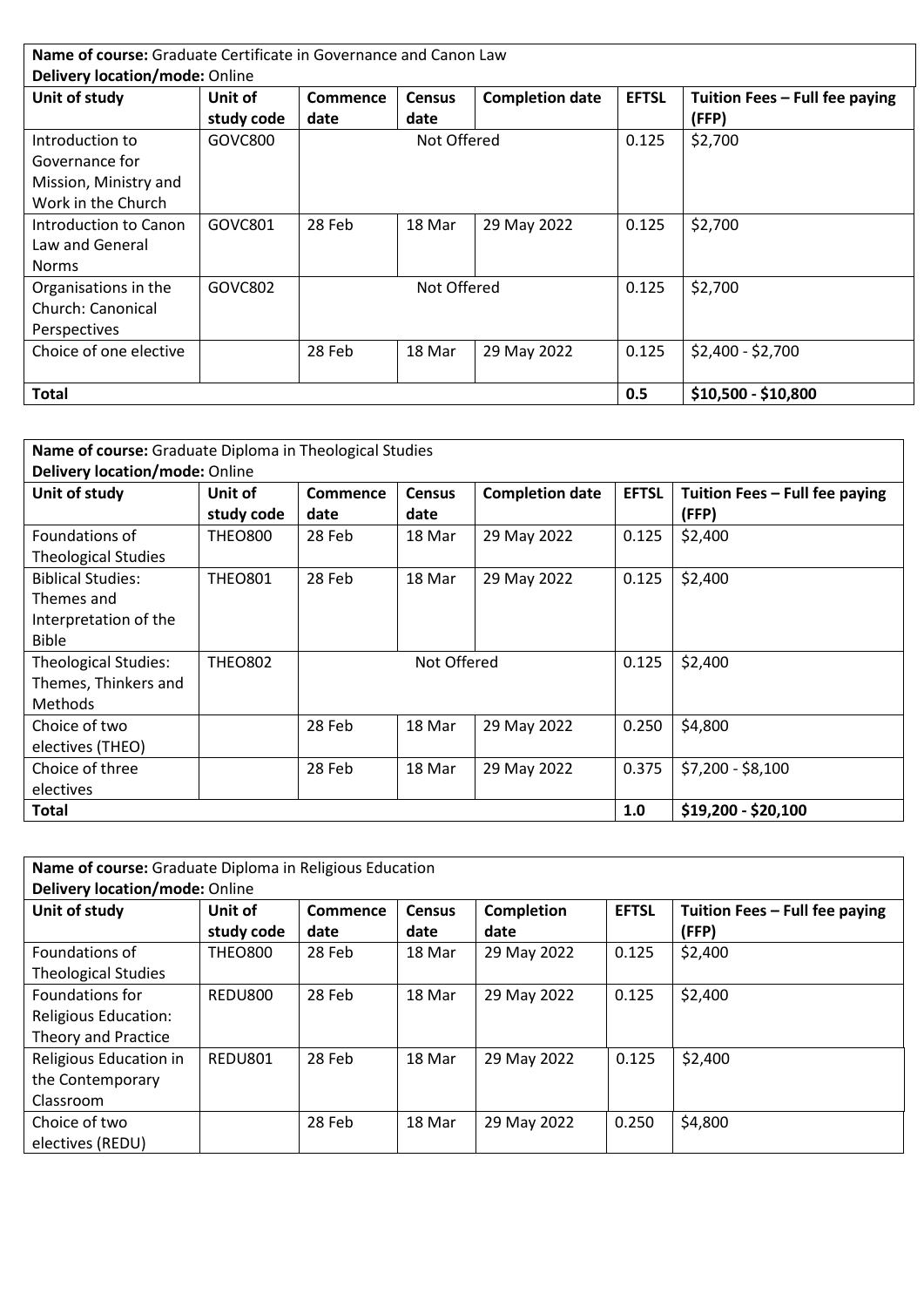| Choice of three | 28 Feb | 18 Mar | 29 May 2022 | 0.375 | $$7,200 - $8,100$   |
|-----------------|--------|--------|-------------|-------|---------------------|
| electives       |        |        |             |       |                     |
| <b>Total</b>    |        |        |             | 1.0   | $$19,200 - $20,100$ |

| Name of course: Graduate Diploma in Leadership and Theology |                |          |                     |                   |              |                                |  |  |
|-------------------------------------------------------------|----------------|----------|---------------------|-------------------|--------------|--------------------------------|--|--|
| Delivery location/mode: Online                              |                |          |                     |                   |              |                                |  |  |
| Unit of study                                               | Unit of        | Commence | <b>Census</b>       | <b>Completion</b> | <b>EFTSL</b> | Tuition Fees - Full fee paying |  |  |
|                                                             | study code     | date     | date                | date              |              | (FFP)                          |  |  |
| Foundations for                                             | <b>THEO800</b> | 28 Feb   | 18 Mar              | 29 May 2022       | 0.125        | \$2,400                        |  |  |
| <b>Theological Studies</b>                                  |                |          |                     |                   |              |                                |  |  |
| Leadership: Scripture                                       | LEAD800        |          | Not Offered         |                   | 0.125        | \$2,400                        |  |  |
| and Theological                                             |                |          |                     |                   |              |                                |  |  |
| <b>Foundations</b>                                          |                |          |                     |                   |              |                                |  |  |
| Leadership: Mission,                                        | LEAD801        | 28 Feb   | 18 Mar              | 29 May 2022       | 0.125        | \$2,400                        |  |  |
| Identity and                                                |                |          |                     |                   |              |                                |  |  |
| Community                                                   |                |          |                     |                   |              |                                |  |  |
| Choice of two                                               |                | 28 Feb   | 18 Mar              | 29 May 2022       | 0.250        | \$4,800                        |  |  |
| electives (LEAD)                                            |                |          |                     |                   |              |                                |  |  |
| Choice of three                                             |                | 28 Feb   | 18 Mar              | 29 May 2022       | 0.375        | $$7,200 - $8,100$              |  |  |
| electives                                                   |                |          |                     |                   |              |                                |  |  |
| Total                                                       |                | 1.0      | $$19,200 - $20,100$ |                   |              |                                |  |  |

| Name of course: Graduate Diploma in Governance and Canon Law |            |          |               |                        |              |                                |  |  |
|--------------------------------------------------------------|------------|----------|---------------|------------------------|--------------|--------------------------------|--|--|
| Delivery location/mode: Online                               |            |          |               |                        |              |                                |  |  |
| Unit of study                                                | Unit of    | Commence | <b>Census</b> | <b>Completion date</b> | <b>EFTSL</b> | Tuition Fees - Full fee paying |  |  |
|                                                              | study code | date     | date          |                        |              | (FFP)                          |  |  |
| Introduction to                                              | GOVC800    |          | Not Offered   |                        | 0.125        | \$2,700                        |  |  |
| Governance for                                               |            |          |               |                        |              |                                |  |  |
| Mission, Ministry and                                        |            |          |               |                        |              |                                |  |  |
| Work in the Church                                           |            |          |               |                        |              |                                |  |  |
| Introduction to Canon                                        | GOVC801    | 28 Feb   | 18 Mar        | 29 May 2022            | 0.125        | \$2,700                        |  |  |
| Law and General                                              |            |          |               |                        |              |                                |  |  |
| <b>Norms</b>                                                 |            |          |               |                        |              |                                |  |  |
| Organisations in the                                         | GOVC802    |          | Not Offered   |                        | 0.125        | \$2,700                        |  |  |
| Church: Canonical                                            |            |          |               |                        |              |                                |  |  |
| <b>Perspectives</b>                                          |            |          |               |                        |              |                                |  |  |
| Choice of two                                                |            | 28 Feb   | 18 Mar        | 29 May 2022            | 0.250        | \$5,400                        |  |  |
| electives (GOVC)                                             |            |          |               |                        |              |                                |  |  |
| Choice of three                                              |            | 28 Feb   | 18 Mar        | 29 May 2022            | 0.375        | $$7,200 - $8,100$              |  |  |
| electives                                                    |            |          |               |                        |              |                                |  |  |
| Total                                                        |            |          |               |                        | 1.0          | $$20,700 - $21,600$            |  |  |

| Name of course: Master of Theological Studies<br>Delivery location/mode: Online |                                                                                                                                                                     |        |        |             |       |         |  |
|---------------------------------------------------------------------------------|---------------------------------------------------------------------------------------------------------------------------------------------------------------------|--------|--------|-------------|-------|---------|--|
| Unit of study                                                                   | <b>EFTSL</b> $\vert$ Tuition Fees – Full fee paying<br><b>Completion date</b><br>Unit of<br><b>Commence</b><br><b>Census</b><br>(FFP)<br>study code<br>date<br>date |        |        |             |       |         |  |
| Foundations of                                                                  | <b>THEO800</b>                                                                                                                                                      | 28 Feb | 18 Mar | 29 May 2022 | 0.125 | \$2,400 |  |
| <b>Theological Studies</b>                                                      |                                                                                                                                                                     |        |        |             |       |         |  |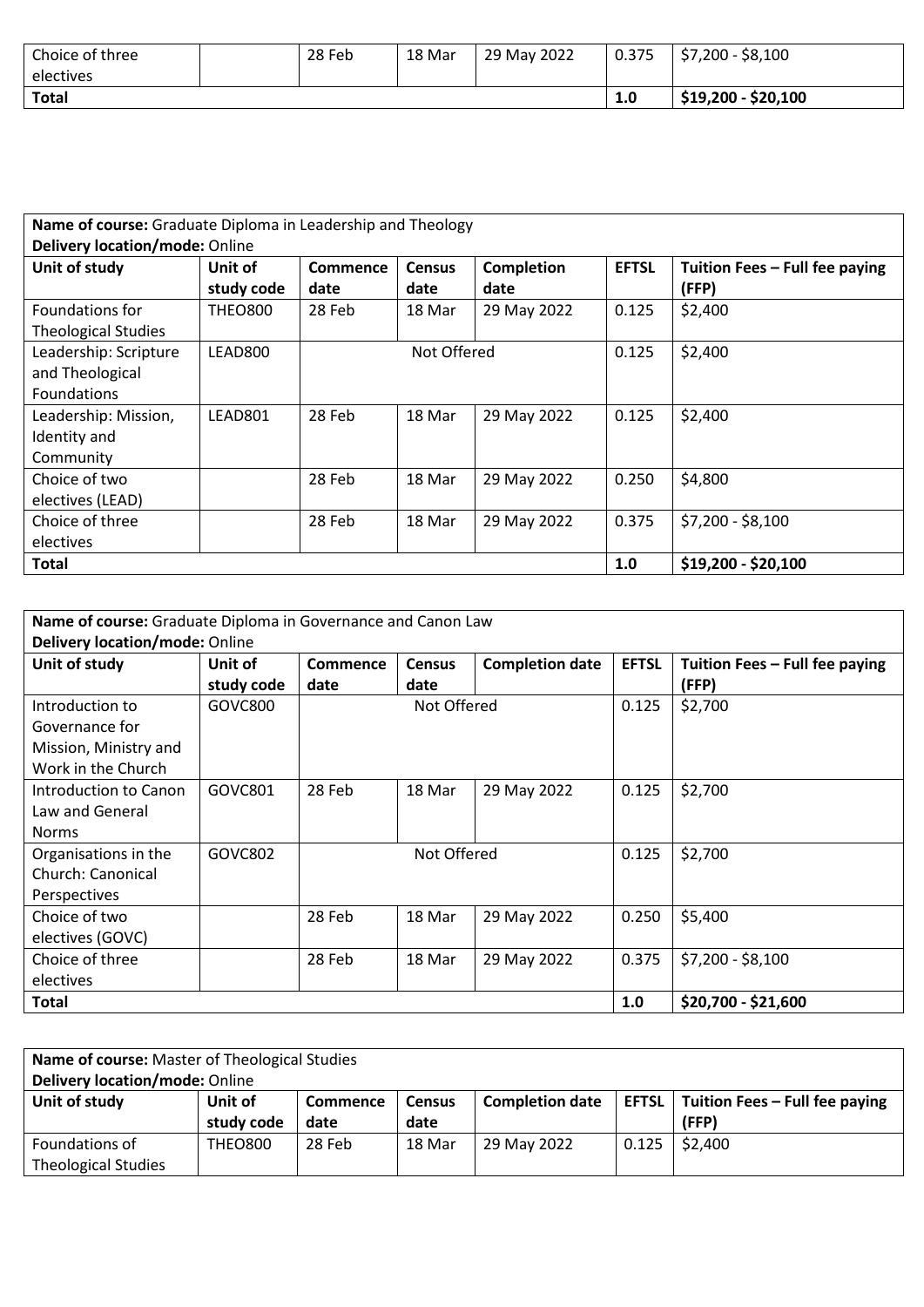| <b>Biblical Studies:</b>    | <b>THEO801</b> | 28 Feb | 18 Mar      | 29 May 2022 | 0.125 | \$2,400             |
|-----------------------------|----------------|--------|-------------|-------------|-------|---------------------|
| Themes and                  |                |        |             |             |       |                     |
| Interpretation of the       |                |        |             |             |       |                     |
| <b>Bible</b>                |                |        |             |             |       |                     |
| <b>Theological Studies:</b> | <b>THEO802</b> |        | Not Offered |             | 0.125 | \$2,400             |
| Themes, Thinkers and        |                |        |             |             |       |                     |
| <b>Methods</b>              |                |        |             |             |       |                     |
| <b>Advanced Studies in</b>  | <b>THEO900</b> |        | Not Offered |             | 0.125 | \$2,400             |
| Theology for the 21st       |                |        |             |             |       |                     |
| Century                     |                |        |             |             |       |                     |
| Research and Praxis in      | <b>THEO901</b> |        | Not Offered |             | 0.125 | \$2,400             |
| <b>Theological Studies</b>  |                |        |             |             |       |                     |
|                             |                |        |             |             |       |                     |
| Capstone Project in         | <b>THEO902</b> | 28 Feb | 18 Mar      | 29 May 2022 | 0.250 | \$4,800             |
| <b>Theological Studies</b>  |                |        |             |             |       |                     |
| (20 credit points)          |                |        |             |             |       |                     |
| One elective (THEO)         |                | 28 Feb | 18 Mar      | 29 May 2022 | 0.125 | \$2,400             |
| Choice of eight             |                | 28 Feb | 18 Mar      | 29 May 2022 | 1.00  | \$19,200 - \$21,600 |
| electives                   |                |        |             |             |       |                     |
| <b>Total</b>                |                |        |             |             | 2.0   | \$38,400 - \$40,800 |

| Name of course: Master of Religious Education |                |                 |                     |             |              |                                |  |  |
|-----------------------------------------------|----------------|-----------------|---------------------|-------------|--------------|--------------------------------|--|--|
| <b>Delivery location/mode: Online</b>         |                |                 |                     |             |              |                                |  |  |
| Unit of study                                 | Unit of        | <b>Commence</b> | <b>Census</b>       | Completion  | <b>EFTSL</b> | Tuition Fees - Full fee paying |  |  |
|                                               | study code     | date            | date                | date        |              | (FFP)                          |  |  |
| Foundations of                                | <b>THEO800</b> | 28 Feb          | 18 Mar              | 29 May 2022 | 0.125        | \$2,400                        |  |  |
| <b>Theological Studies</b>                    |                |                 |                     |             |              |                                |  |  |
| Foundations for                               | <b>REDU800</b> | 28 Feb          | 18 Mar              | 29 May 2022 | 0.125        | \$2,400                        |  |  |
| <b>Religious Education:</b>                   |                |                 |                     |             |              |                                |  |  |
| <b>Theory and Practice</b>                    |                |                 |                     |             |              |                                |  |  |
| Religious Education in                        | REDU801        | 28 Feb          | 18 Mar              | 29 May 2022 | 0.125        | \$2,400                        |  |  |
| the Contemporary                              |                |                 |                     |             |              |                                |  |  |
| Classroom                                     |                |                 |                     |             |              |                                |  |  |
| <b>Advanced Studies in</b>                    | REDU900        | 28 Feb          | 18 Mar              | 29 May 2022 | 0.125        | \$2,400                        |  |  |
| <b>Religious Education</b>                    |                |                 |                     |             |              |                                |  |  |
| for the 21st Century                          |                |                 |                     |             |              |                                |  |  |
| Contemporary                                  | REDU901        |                 | Not Offered         |             | 0.125        | \$2,400                        |  |  |
| Pedagogies and                                |                |                 |                     |             |              |                                |  |  |
| Classroom Practices in                        |                |                 |                     |             |              |                                |  |  |
| <b>Religious Education</b>                    |                |                 |                     |             |              |                                |  |  |
| <b>Research and Praxis in</b>                 | REDU902        |                 | Not Offered         |             | 0.125        | \$2,400                        |  |  |
| <b>Religious Education</b>                    |                |                 |                     |             |              |                                |  |  |
| Capstone Project in                           | REDU903        | 28 Feb          | 18 Mar              | 29 May 2022 | 0.125        | \$2,400                        |  |  |
| <b>Religious Education</b>                    |                |                 |                     |             |              |                                |  |  |
| Theology of Religious                         | REDU916        | 28 Feb          | 18 Mar              | 29 May 2022 | 0.125        | \$2,400                        |  |  |
| Education                                     |                |                 |                     |             |              |                                |  |  |
| One elective (REDU)                           |                | 28 Feb          | 18 Mar              | 29 May 2022 | 0.125        | \$2,400                        |  |  |
| Choice of three                               |                | 28 Feb          | 18 Mar              | 29 May 2022 | 0.375        | $$7,200 - $8,100$              |  |  |
| electives                                     |                |                 |                     |             |              |                                |  |  |
| <b>Total</b>                                  |                | 1.5             | \$28,800 - \$29,700 |             |              |                                |  |  |